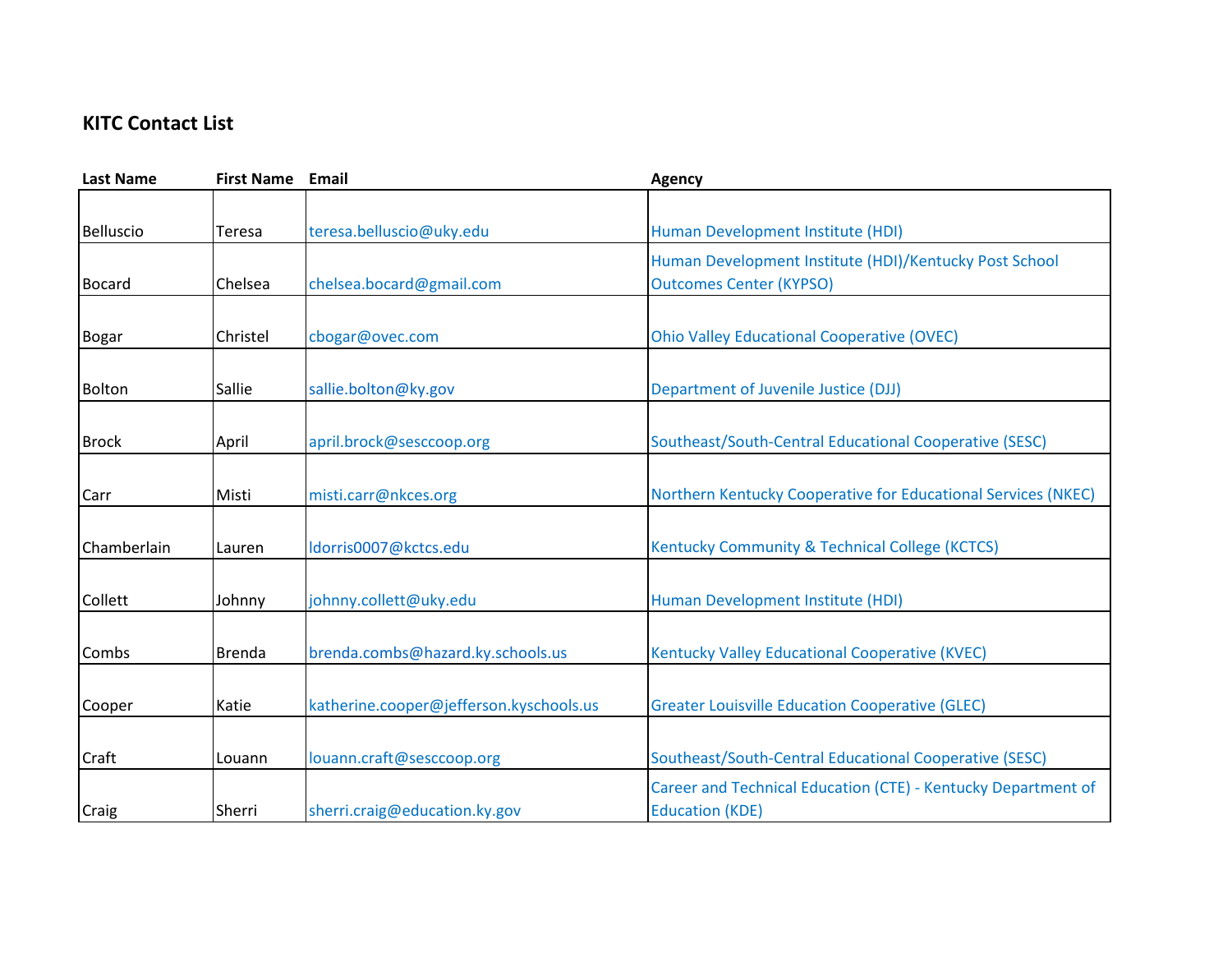| Crisp     | Elise    | elise.crisp@education.ky.gov         | Kentucky Department of Education (KDE)                                                                  |
|-----------|----------|--------------------------------------|---------------------------------------------------------------------------------------------------------|
| Dale      | Veronica | veronicaj.dale@ky.gov                | <b>Office of Vocational Rehabilitation (OVR)</b>                                                        |
| Davis     | Mica     | mica.davis@ksd.kyschools.us          | Kentucky School for the Deaf (KSD)                                                                      |
| Dockery   | Kelly    | kelly.dockery@jefferson.kyschools.us | <b>Greater Louisville Education Cooperative (GLEC)</b>                                                  |
| Duarte    | Marisa   | marisa.duarte@grrec.org              | <b>Green River Regional Educational Cooperative (GRREC)</b>                                             |
| Evans     | Michaela | evans@kyspin.com                     | Kentucky Special Parent Involvement Network (KY-SPIN)                                                   |
| Gordon    | Lee      | lee.gordon@ky.gov                    | Office for Children with Special Health Care Needs (OCSHCN)                                             |
| Grable    | Patty    | patty.grable@wkec.org                | <b>West Kentucky Educational Cooperative (WKEC)</b>                                                     |
| Griffiths | Jill     | jill.griffiths@uky.edu               | Human Development Institute (HDI)/Community Work Transition<br>Program (CWTP)                           |
| Hensley   | Shasta   | shasta.hensley@education.ky.gov      | Office of Special Education and Early Learning (OSEEL)-Kentucky<br><b>Department of Education (KDE)</b> |
| Hogg      | Jenny    | jenny.hogg@kedc.org                  | Kentucky Educational Develoopment Corporation (KEDC)                                                    |
| Hylton    | Gretta   | gretta.hylton@education.ky.gov       | Office of Special Education and Early Learning (OSEEL)-Kentucky<br><b>Department of Education (KDE)</b> |
| Jenkins   | Dorothy  | dorothy.jenkins@ky.gov               | <b>Office of Vocational Rehabilitation (OVR)</b>                                                        |
| Jett      | Shannon  | Shannonm.jett@ky.gov                 | Department of Juvenile Justice (DJJ)                                                                    |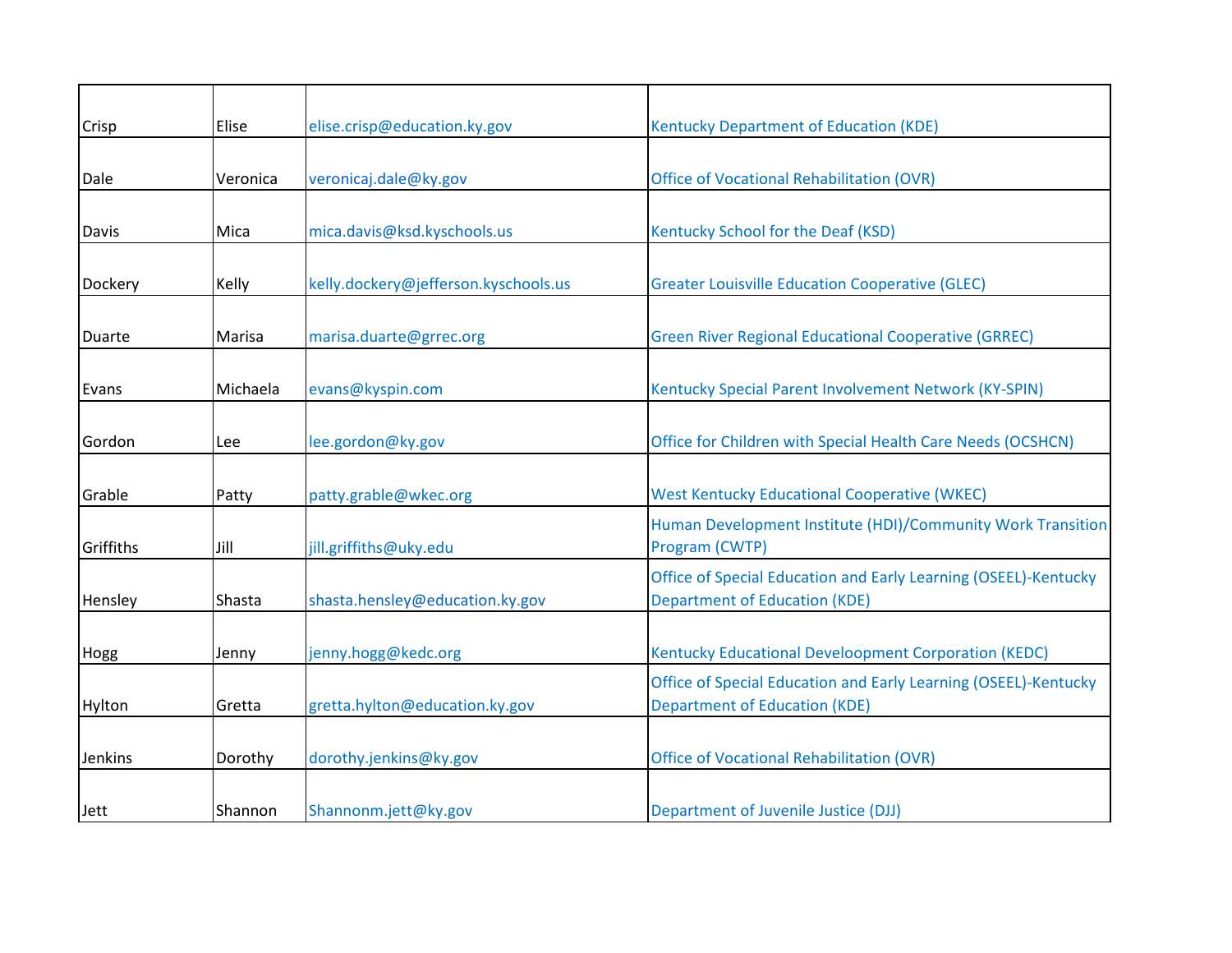| Johnson   | Allison   | allison.johnson@education.ky.gov | Office of Special Education and Early Learning (OSEEL)-Kentucky<br><b>Department of Education (KDE)</b> |
|-----------|-----------|----------------------------------|---------------------------------------------------------------------------------------------------------|
| Johnston  | Janice    | janice.johnston@ky.gov           | Department for Behavioral Health, Developmental and<br><b>Intellectual Disabilities (DBHDID)</b>        |
| Kayatin   | Will      | Will.Kayatin@hazard.kyschools.us | Kentucky Valley Educational Cooperative (KVEC)                                                          |
| Krantz    | Christina | christina.krantz@ckec.org        | <b>Central Kentucky Educational Cooperative (CKSEC)</b>                                                 |
| Lobianco  | Tony      | tony.lobianco@uky.edu            | Human Development Institute (HDI)/Kentucky Post School<br><b>Outcomes Center (KYPSO)</b>                |
| Logsdon   | Rhonda    | rhonda@kyspin.com                | Kentucky Special Parent Involvement Network (KY-SPIN)                                                   |
| Martin    | Terri     | terrif.martin@kctcs              | Kentucky Community & Technical College (KCTCS)                                                          |
| McNabb    | Cora      | cora.mcnabb@ky.gov               | <b>Office of Vocational Rehabilitation (OVR)</b>                                                        |
| Monson    | Martin    | martin.monson@ksb.kyschools.us   | Kentucky School for the Blind (KSB) - Outreach                                                          |
| Nolan     | Ronnie    | ronnie.nolan@eku.edu             | Eastern Kentucky Unviersity (EKU)                                                                       |
| Patterson | Amy       | amy.patterson@education.ky.gov   | Office of Special Education and Early Learning (OSEEL)-Kentucky<br><b>Department of Education (KDE)</b> |
| Peavler   | Tony      | tony.peavler@ksd.kyschools.us    | Kentucky School for the Deaf (KSD)                                                                      |
| Poole     | Melinda   | melinda.poole@wkec.org           | <b>West Kentucky Educational Cooperative (WKEC)</b>                                                     |
| Ratliff   | Carmilla  | carmilla@kypartnership.org       | Kentucky Partnership for Families and Children, Inc. (KPFC)                                             |